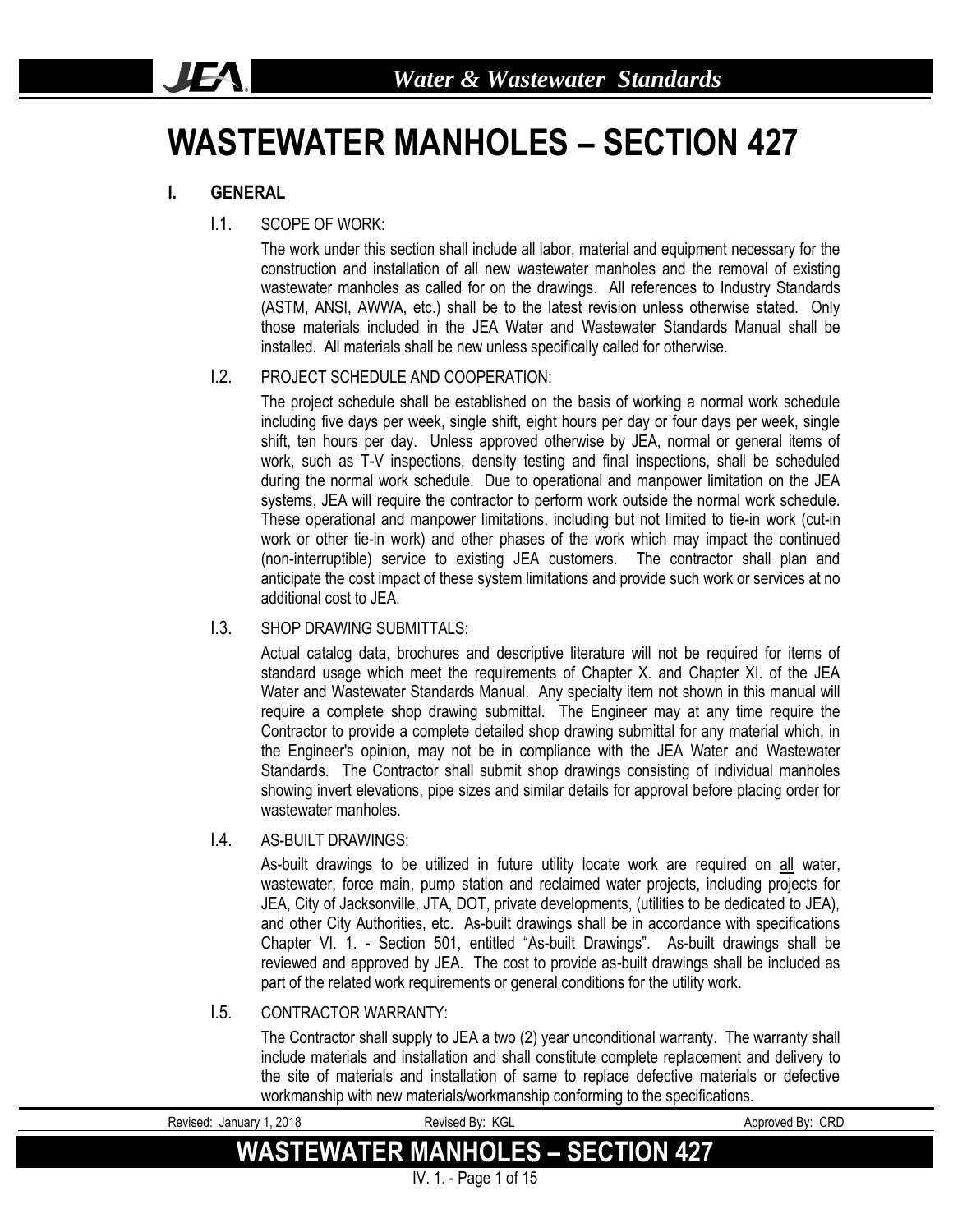#### I.6. MANHOLE INSPECTION CHECKLIST.

Contractor shall schedule a final walk through (prior to substantial completion) in order to create a punch list for each project. List of attendees shall include but not be limited to the Contractor's representative, JEA representative (ie. project inspector), and designated JEA Operation personnel. Contractor shall be required to provide a crew complete with all necessary equipment to allow observation of each new and rehabilitated manhole interior. The Contractor's representative shall complete the JEA Final Inspection Checklist for each new or rehabilitated manhole structure, and have the JEA attendees provide original signatures/names on the signature block. The JEA representative shall scan the checklists and ensure the documents are filed in the electronic file folder for the project.

#### **II. MATERIALS:**

JEA.

#### II.1. PRECAST CONCRETE WASTEWATER MANHOLES:

Wastewater manhole bases, sections and cones shall conform to the requirements of ASTM C478, "Specification for Precast Reinforced Concrete Manhole Sections" with the exception of Section 10(a), except as modified herein. Cement shall meet the requirements of ASTM C150, "Specification for Portland Cement Type H". Concrete shall meet the minimum requirements for Class "A" as specified in Chapter II. 5. - Section 437- Concrete Work. Minimum wall thickness shall be 1/12 the inside diameter of the manhole in inches plus 1 inch. If requested by JEA, the required minimum strength of concrete shall be confirmed by making and testing 4 standard cylinders at seven days in accordance with Chapter IV. 1. - Section 437- Concrete Work. Rings shall be custom-made with openings to meet indicated pipe alignment conditions and invert elevations. Junction manholes (the manhole closest to the wetwell/pump station) shall be 5 foot diameter (minimum).

II.1.1. Bases:

Bases for concrete manholes shall be cast integrally with the bottom manhole section.

II.1.2. Joints:

Joints shall be tongue and groove configuration formed with machined castings. Joint surfaces shall be as detailed on JEA Standard Details. The joint shall be sealed using an approved pre-molded plastic joint sealer. Prior to placement of the joint sealer the joint surfaces shall be primed in accordance with the recommendations of the sealer manufacturer. Joints shall be water tight. Upon completion of installation, excess joint sealers shall be trimmed flush with the inside and outside surface of the manhole.

II.1.3. Exterior Joint Sealant Membrane:

All exterior joints below the top cone section of precast concrete manholes (including base and risers sections) shall be sealed with one 6-inch wide (minimum) exterior joint sealant membrane centered on joint. The tape shall be capable of sealing manhole joints against groundwater and sand infiltration. The installation of the membrane shall be in conformance with the recommendations of the manufacturer. Surface must be smooth, clean, dry and free of voids, loose aggregate, dirt or other matter that will hinder the adhesion of the membrane. A primer shall be used in accordance with the recommendations of the membrane manufacturer. If recommended by the manufacturer, heat shall be applied to all areas being sealed. See Approved Materials Manual for a list of approved tape manufacturers.

| Revised: January 1, 2018 | Revised By: KGL                          | Approved By: CDR |
|--------------------------|------------------------------------------|------------------|
|                          | <b>WASTEWATER MANHOLES - SECTION 427</b> |                  |
|                          | IV. 1. - Page 2 of 15                    |                  |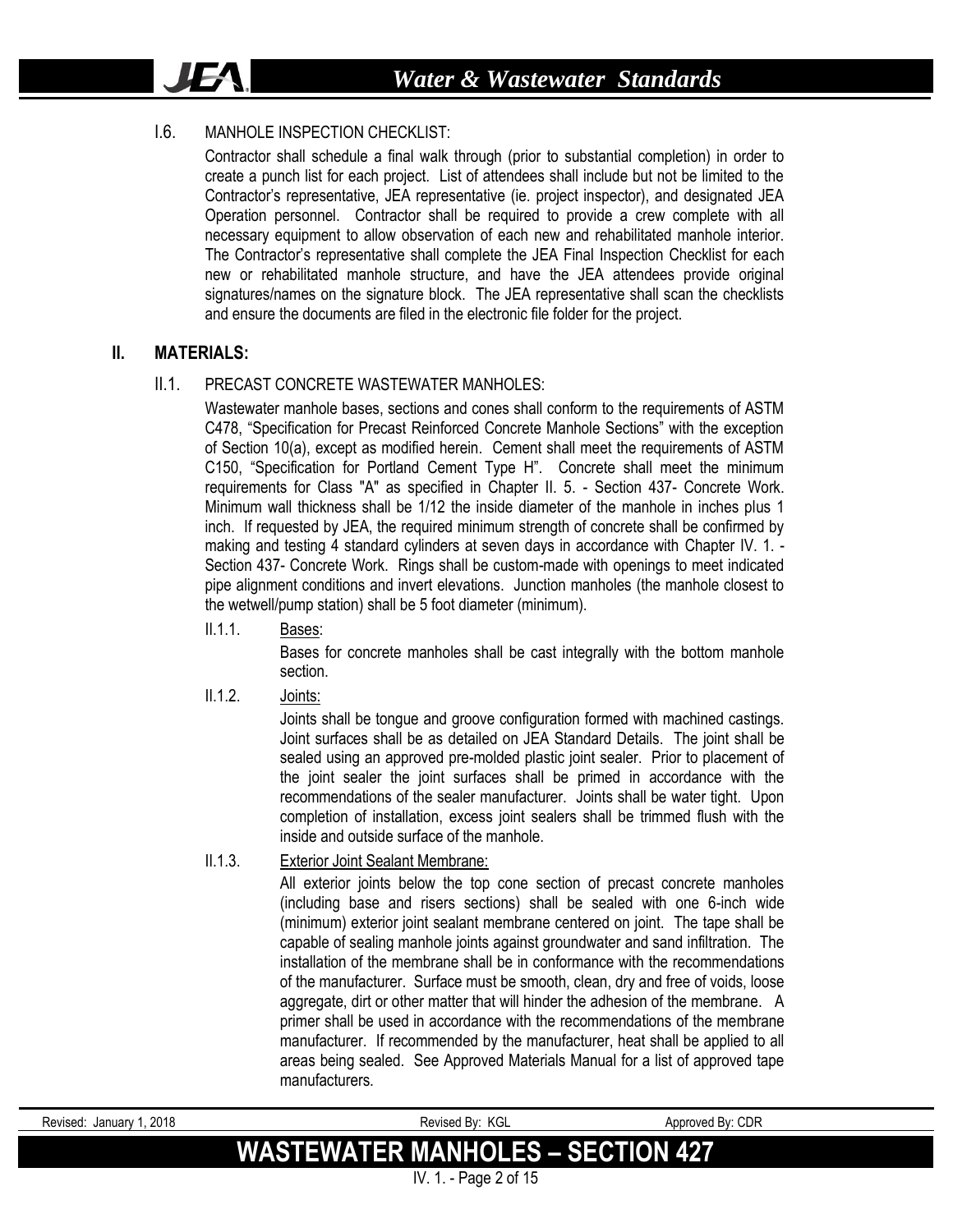II.1.4. Coating:

The interior and exterior surfaces of each concrete manhole, including adjusting rings, shall be given 2 coats of bitumastic coating. Total minimum dry film thickness shall be 12 mils. Each coat shall be applied at a rate not to exceed one gallon per 100 square feet. In lieu of a bitumastic coating, an acrylic polymer base coating may be applied on all areas listed above. Three coats of acrylic polymer base coating shall be used with a total dry film thickness of 3.5 mils. The waterproofing materials shall be applied by brush or spray and in accordance with the instructions of the manufacturer. Time shall be allowed between coats to permit sufficient drying so that the application of the additional coat has no effect on the previous coat. Field applications of coatings for precast structures are not acceptable, but are acceptable for applicable field repairs only. All junction manholes (manhole located closest to wet well/PS), manholes which include a 24" or larger pipe and manholes receiving a force main shall be coated internally as outlined in Chapter IV. 6. - Section 446-Specialty Coatings and Linings instead of the interior bitumastic coating. The exterior of all manholes shall receive the bitumastic coating as specified above.

#### II.1.5. PVC Sand Sleeve:

The PVC sleeve shall have the same SDR rating as the connecting pipe (SDR-26 at a minimum). The outside surface shall have a rough building sand finish. No internal pipe stop is required. A minimum of one internal rubber gasket is required.

#### II.1.6. Flexible Manhole Connector (Rubber Boot):

As an alternate method of connecting the wastewater pipe to the precast concrete manhole, a flexible pipe to manhole connector may be used. The connector shall be the sole element to assure a flexible watertight seal of the pipe to the manhole.

#### II.2. FIBERGLASS WASTEWATER MANHOLES:

#### II.2.1. General:

Fiberglass reinforced polyester manhole shall be manufactured from commercial grade unsaturated polyester resin with fiberglass reinforcements. Manhole shall be a one piece unit manufactured to meet or exceed all specifications of ASTM D3753. Fiberglass manhole shall be designed for H-20, traffic applications (withstand 40,000 lb wheel load) at a minimum.

- II.2.2. Manufacture Criteria:
	- II.2.2.1. Resin:

The resins used shall be a commercial grade unsaturated polyester resin.

II.2.2.2. Reinforcing Materials:

The reinforcing materials shall be commercial Grade "E" type glass in the form of mat, continuous roving, and chop roving, having a coupling agent that will provide a suitable bond between the glass reinforcement and the resin.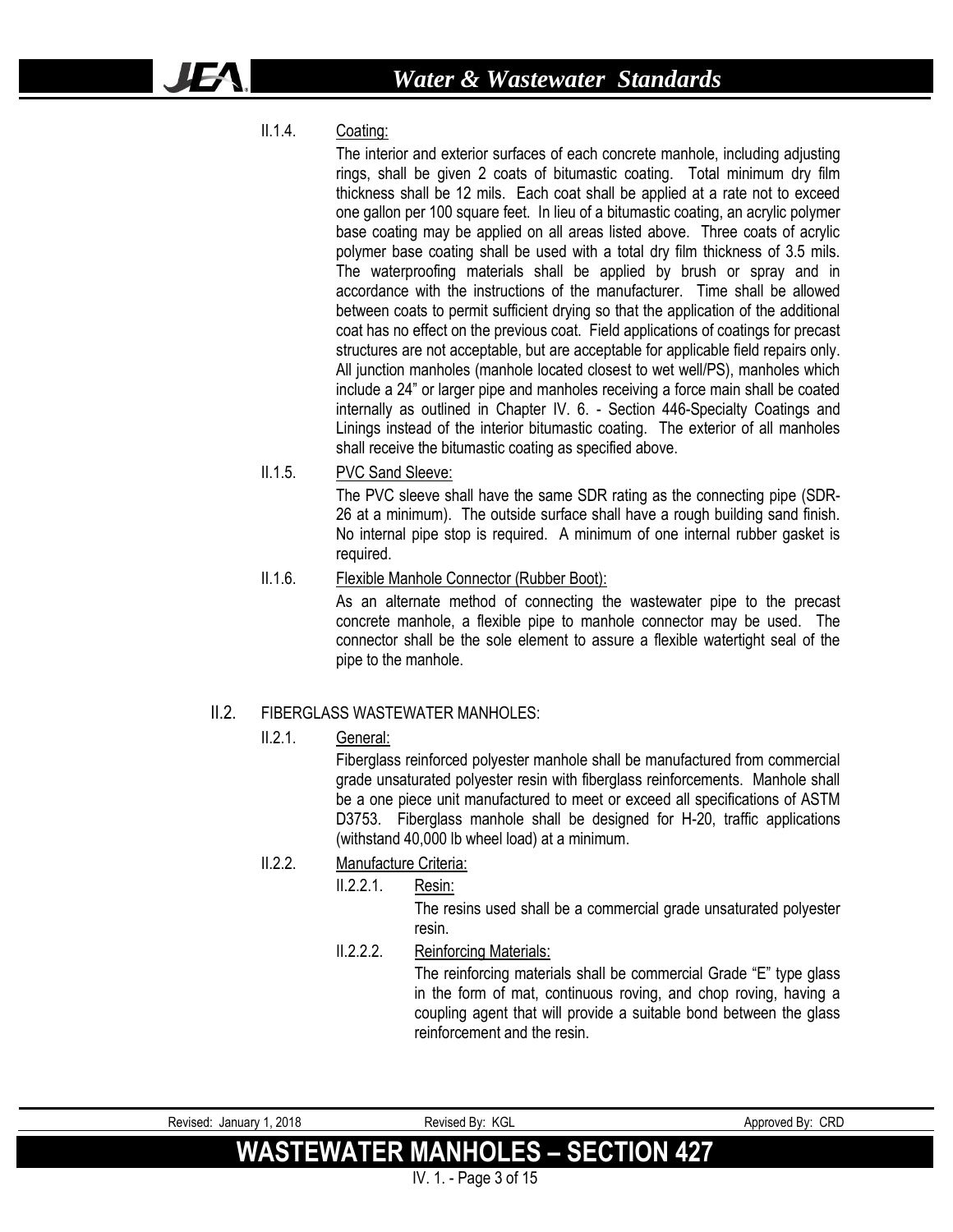#### II.2.2.3. Interior Surfacing Material:

42

The inner surface exposed to the chemical environment shall be a resin-rich layer of 0.010 to 0.020 inches thick. The inner surface layer exposed to the corrosive environment shall be followed with a minimum of two passes of chopped roving of minimum length 0.5 inches (13 mm) to maximum length of 2.0 inches (50.8 mm) and shall be applied uniformly to an equivalent weight of 3 oz/ft<sup>2</sup>. Each pass of chopped roving shall be well-rolled prior to the application of additional reinforcement. The combined thickness of the inner surface and interior layer shall not be less than 0.10 inches (2.5 mm).

#### II.2.2.4. Wall Construction Procedure:

After the inner layer has been applied, the manhole wall shall be constructed with a chop and continuous strand filament wound manufacturing process which insures continuous reinforcement and uniform strength and composition. The cone section, if produced separately, shall be affixed to the barrel section at the factory with a resin-glass reinforced joint resulting in a one piece unit. Seams shall be fiberglass on the inside and the outside using the same glass-resin jointing procedure. Field joints shall not be acceptable.

#### II.2.2.5. Exterior Surface:

For a UV inhibitor the resin on the exterior surface of the manhole shall have gray pigment added for a minimum thickness .125 inches. The exterior surface shall be relatively smooth with no sharp projections. Hand-work finish is acceptable if enough resin is present to eliminate fiber show. The exterior surface shall be free of blisters larger than 0.5 inches in diameter, delaminating or fiber show.

#### II.2.2.6. Interior Surface:

The interior surface shall be resin rich with no exposed fibers. The surface shall be free of crazing, delaminating, blisters larger than 0.5 inches in diameter and wrinkles of 0.125 inches or greater in depth. Surface pits shall be permitted if they are less than 0.75 inches in diameter and less than 0.0625 inches deep. Voids that cannot be broken with finger pressure and that are entirely below the resin surface shall be permitted if they are less than 0.5 inches in diameter and less than 0.0625 inches thick.

#### II.2.2.7. Stub-Outs And Connections:

Stub-outs must be installed per manufacturer's instruction. Installation of smooth exterior PVC wastewater pipe must be performed by sanding, priming, and using resin fiber-reinforced hand lay-up. The resin and fiberglass shall be the same type and grade as used in the fabrication of the fiberglass manhole. Special fittings or boots may be installed by manhole manufacturer.

#### II.2.2.8. Manhole Bottom:

When indicated on the drawings, manholes shall have resin fiberreinforced bottoms. Bottom shall have a minimum of three 1½ inch deep x 3½ inch wide stiffening ribs completely enclosed with resin

| Revised: January 1, 2018 | Revised By: KGL                          | Approved By: CDR |
|--------------------------|------------------------------------------|------------------|
|                          | <b>WASTEWATER MANHOLES - SECTION 427</b> |                  |
|                          | IV. $1. - Page 4 of 15$                  |                  |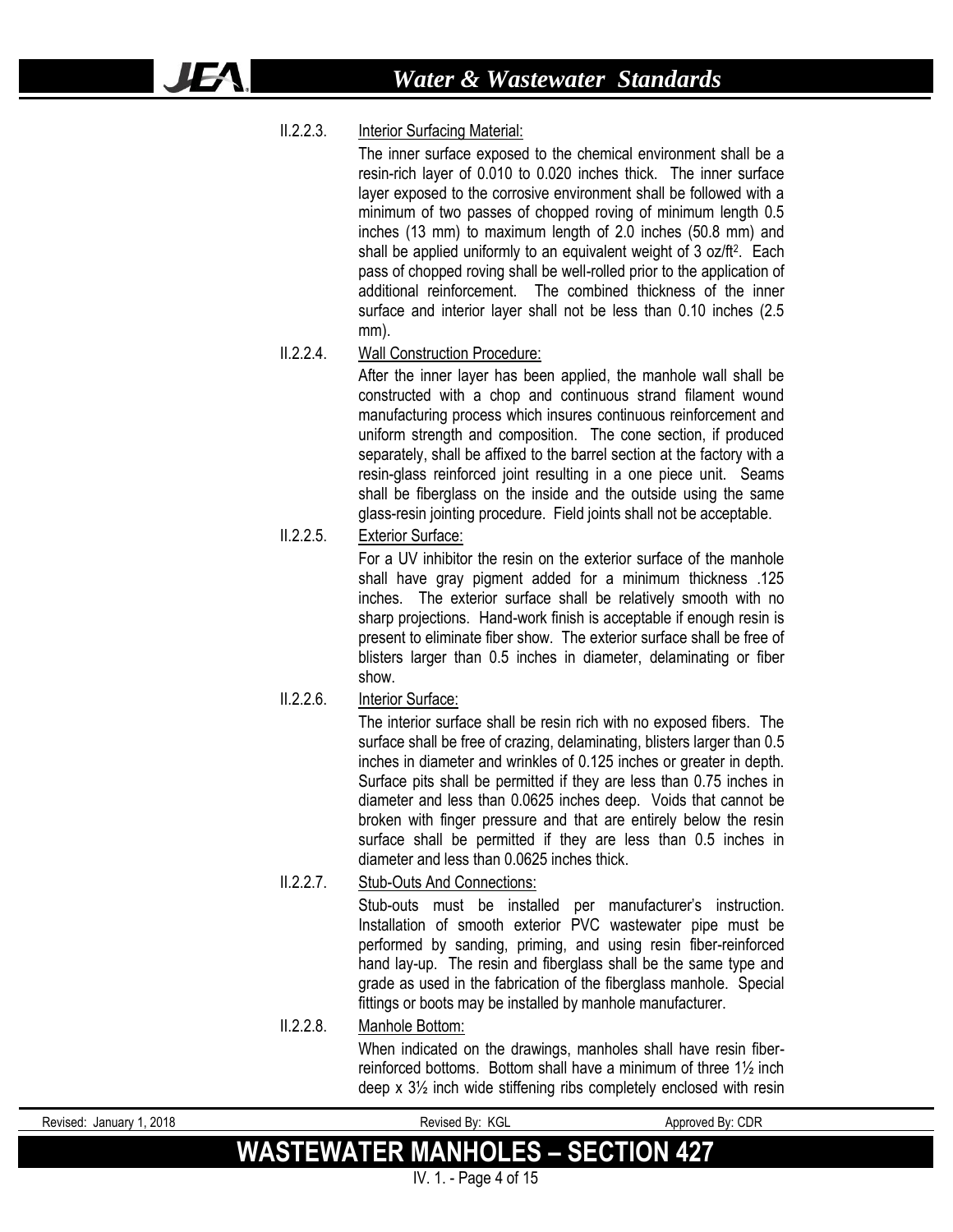fiber-reinforcement and have a minimum of 3 inch anti-flotation ring. Manhole bottom shall be a minimum of 5/16 inches thick.

II.2.2.9. Fillers And Additives:

Fillers, when used, shall be inert to the environment and manhole construction. Sand shall not be accepted as an approved filler. Additives, such as thixotropic agents, catalysts, promoters, etc., may be added as required by the specific manufacturing process to be used to meet the requirements of this standard. The resulting reinforced-plastic material must meet the requirements of this specification.

#### II.2.3. Design Properties:

16

#### II.2.3.1. Interior Access:

All manholes shall be designed so that a ladder or step system can be supported by the installed manhole.

- II.2.3.2. Manway Reducer: Manway reducers will be concentric with respect to the larger portion of the manhole diameters through 60 inches. Larger manholes may have concentric or eccentric manway reducer openings.
- II.2.3.3. Cover And Ring Support: The manhole shall provide an area from which a typical ring and cover plate can be supported without damage to the manhole (32 inch opening).

# II.2.3.4. Manhole Lengths:

Manhole lengths shall be in 6 inch increments  $+/-2$  inches.

II.2.3.5. Diameter Tolerance:

Tolerance of inside diameter shall be +/- 1% of required manhole diameter.

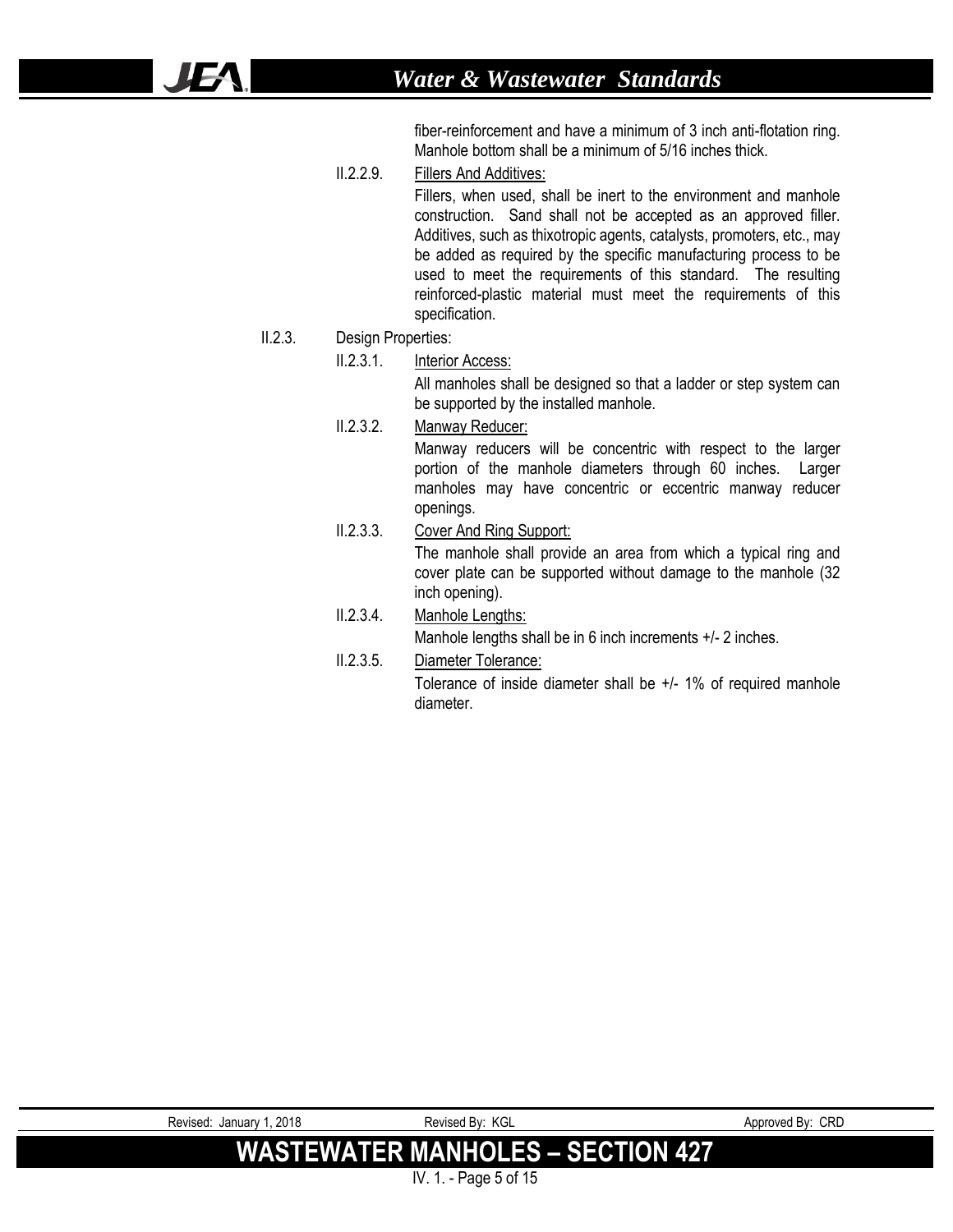#### II.2.4. Physical Requirements:

IE.

II.2.4.1. Physical Properties:

|    |                         | Hoop<br><b>Direction</b> | Axial<br><b>Direction</b> |
|----|-------------------------|--------------------------|---------------------------|
| а. | Tensile Strength (psi)  | 18,000                   | 5,000                     |
| b. | Tensile Modules (psi)   | $0.6 \times 10^{6}$      | $0.7 \times 10^6$         |
| C. | Flexural Strength (psi) | 26,000                   | 4,500                     |
| d. | Flexural Modules (psi)  | $1.4 \times 10^{6}$      | $0.7 \times 10^6$         |
| е. | Compressive (psi)       | 18,000                   | 12,000                    |

#### II.2.4.2. Load Rating:

The complete manhole shall have a minimum dynamic-load rating of 16,000 lbs. When tested in accordance with ASTM D3753 8.4 (note 1). To establish this rating the complete manhole shall not leak, crack or suffer other damage when load tested to 40,000 lbs and shall not deflect vertically downward more than 0.25 inch at the point of load application when loaded to 24,000 lb.

#### II.2.4.3. Stiffness:

The manhole cylinder shall have the minimum pipe-stiffness values shown in the table below when tested in accordance with ASTM D3753 8.5 (note 1).

| <b>MANHOLE LENGTH IN FEET</b> | <b>PSI</b> |
|-------------------------------|------------|
| $3 - 6.5$                     | 0.75       |
| $7 - 12.5$                    | 1.26       |
| $13 - 20.5$                   | 2.01       |
| $21 - 25.5$                   | 3.02       |
| $26 - 35$                     | 5.24       |

#### II.2.4.4. Soundness:

In order to determine soundness, apply an air or water pressure test to the manhole test sample. Test pressure shall not be less than 3 psig or greater than 5 psig. While holding at the established pressure, inspect the entire manhole for leaks. Any leakage through the laminate is cause for failure of the test. Refer to ASTM D3753 8.6.

#### II.2.4.5. Chemical Resistance:

When tested in accordance with ASTM D3753 8.7 the log of percent retention of each property after immersion testing when plotted against the log of immersion time, and extrapolated to 100,000 hours, shall assure retention of at least 50% of initial properties.

| Revised: January 1, 2018 | Revised By: KGL                          | Approved By: CDR |
|--------------------------|------------------------------------------|------------------|
|                          | <b>WASTEWATER MANHOLES - SECTION 427</b> |                  |
|                          | IV. 1. - Page 6 of 15                    |                  |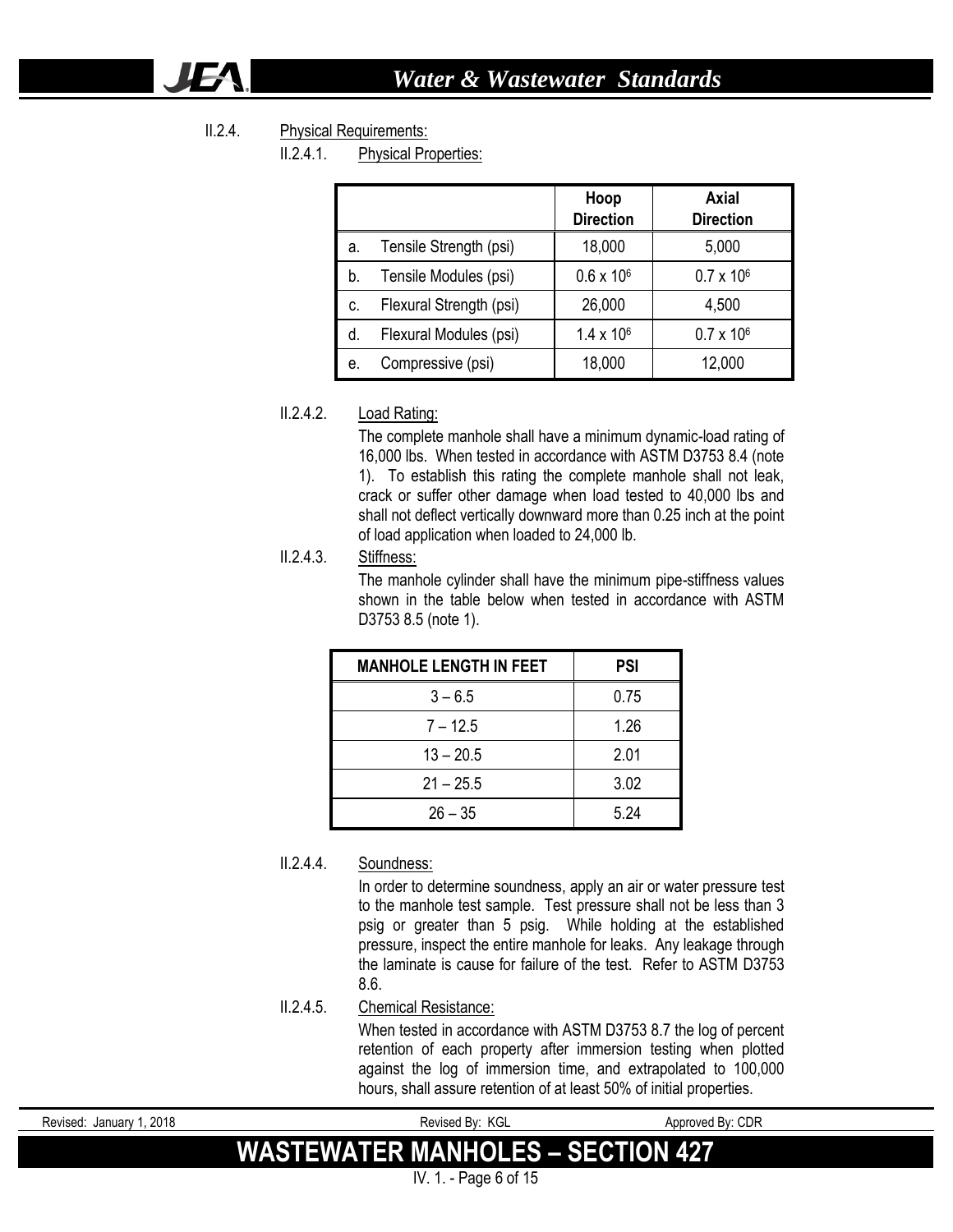| Assumptions:                | Hoop Modulus<br>Ξ<br>Soil Modulus<br>Ξ | 4,000,000 psi<br>1000 psi (minimum)  |
|-----------------------------|----------------------------------------|--------------------------------------|
| <b>Diameter</b><br>(Inches) | <b>Wet Soil Depth (max)</b><br>(Feet)  | <b>Minimum Thickness</b><br>(Inches) |
|                             | 10                                     | .25                                  |
| 48                          | 20                                     | .3125                                |
|                             | 30                                     | .375                                 |
|                             | 10                                     | .375                                 |
| 60                          | 20                                     | .4375                                |
|                             | 30                                     | $.5\,$                               |
|                             | 10                                     | .4375                                |
| 72                          | 20                                     | .5                                   |
|                             | 30                                     | .5625                                |
|                             | 10                                     | .5625                                |
| 96                          | 20                                     | .625                                 |
|                             | 30                                     | .75                                  |

#### II.2.4.6. Required Thickness For Buried Manholes:

#### II.2.4.7. Test Methods:

All tests shall be performed as specified in ASTM D3753 Section 8. Test method D-790 (see note 5) and test method D-695.

#### II.2.4.8. Certification:

As a basis of acceptance, the manufacturer shall provide an independent certification which consists of a copy of the manufacturer's test report and a copy of the test results that the manhole has been sampled, tested and inspected in accordance with the provision of this specification and meets all requirements.

#### II.2.4.9. Marking And Identification: Each manhole shall be marked on the inside and outside with the following information:

- II.2.4.9.1. Manufacturer's Name or Trademark
- II.2.4.9.2. Manufacturer's Factory Location
- II.2.4.9.3. Manufacturer's Serial Number
- II.2.4.9.4. Total Length

#### II.2.5. Acceptable:

JEA

- II.2.5.1. L.F. Manufacturing, Inc.
- II.2.5.2. Containment Solutions, Inc. (Flowtite Fiberglass Manhole)
- II.2.5.3. Associated Fiberglass Enterprises
- II.2.5.4. JEA Approved Equal

#### II.3. CAST IRON WASTEWATER MANHOLE FRAME AND COVER:

Cast iron wastewater manhole frame and cover shall be of the type as shown in JEA Standard Details and as listed within JEA Approved Materials Manual. Manhole cover shall be 32 inches in diameter. Castings shall be even grained cast iron and shall be smooth, free

| Revised: January 1, 2018 | Revised By: KGL                           | Approved By: CRD |
|--------------------------|-------------------------------------------|------------------|
|                          | <b>WASTEWATER MANHOLES – SECTION 427</b>  |                  |
|                          | $\mathbf{a}$ is the state of $\mathbf{a}$ |                  |

IV. 1. - Page 7 of 15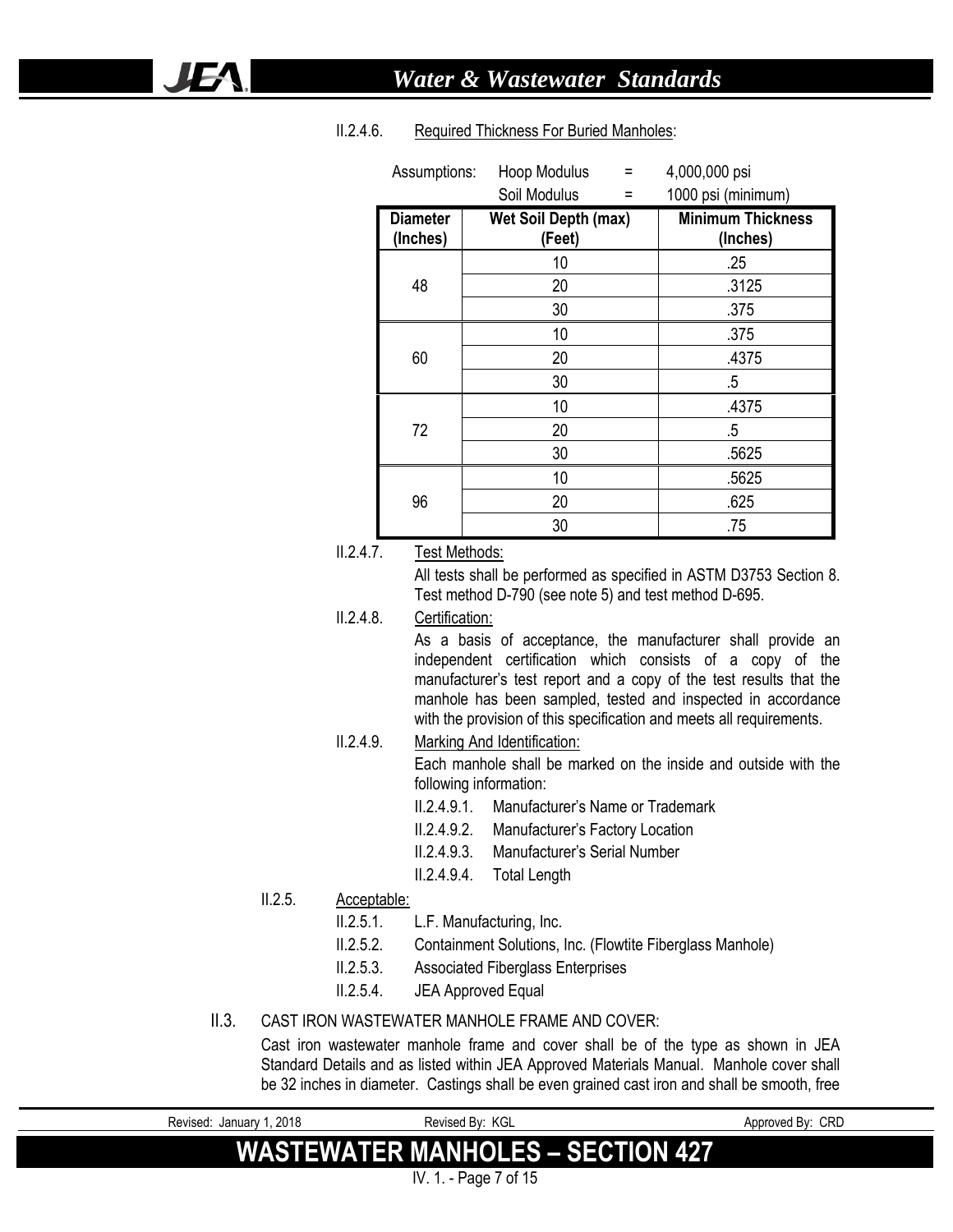from scale, lumps, blisters, sandholes and defects of any nature which would render them unfit for the service for which they are intended. They shall be thoroughly cleaned. Castings shall meet the requirements of ASTM A48, "Specifications for Gray Iron Castings, Class No. 30, or Grade 65-45-12" and Ductile Iron meeting the requirements of ASTM A536, "Standard Specification for Ductile Iron Castings". In either case, manhole frame and cover shall be designed to withstand an HS20-44 loading defined in the AASHTO Specifications. Frames and covers shall be machined or ground at touching surfaces so as to seat firmly and prevent rocking. Any set not matching perfectly shall be removed and replaced at no additional cost. A neoprene gasket shall be an integral part of the cover to provide a water tight seal. Cover shall set flush with rim of frame and shall have no larger than an 1/8 inch gap between frame and cover.

#### II.4. ADJUSTMENT RINGS (MANHOLE COLLARS):

Adjustment rings shall be 8" wide (48" OD X 32" diameter opening) concrete. Concrete adjustment rings shall be 4000 psi (minimum) concrete, Type II cement. Minimum height of rings shall be 2 inches. Rings shall be grouted in place. Concrete mortar (1/2" thick) shall be applied to the interior and exterior surfaces of the concrete adjustment rings. The interior of the concrete ring shall be coated as specified above. In lieu of precast concrete rings, bricks may also be utilized (mortar in place) with 1/2 inch thick mortar layer on interior and exterior surfaces. High Density polyethylene (HDPE) rings may be utilized for manholes located in non-traffic areas only (not in streets, parking areas, drive ways etc.). HDPE adjustment rings shall be stackable and have a minimum height of 2 inches and be installed with silicone sealant as per the manufacturer's directions. Apply heavy amount (covering the entire joining surfaces) of silicone sealant between the manhole cone section and HDPE rings, between all stackable rings and between HDPE ring and manhole frame (note: do not use concrete grout during the assembly of HDPE rings). During the installation of HDPE rings, the contractor shall apply downward pressure on the rings to squeeze out the excess silicone (tight fit).

#### **III. INSTALLATION**

IFA.

#### III.1. PRECAST CONCRETE WASTEWATER MANHOLES:

III.1.1. Setting Wastewater Manhole Bases:

Wastewater manhole bases shall be set level on bedding consisting of 12 inches (at a minimum) of granular material (57 stone) as detailed in the JEA Water and Wastewater Details. For all manholes deeper than ten(10) feet (from the finish elevation to the invert), the Contractor shall be required to schedule the JEA representative to be in attendance and observe/inspect the bedding foundation prior to the base being set. The JEA representative shall provide written "no objection" to the Contractor for the setting of the manhole base.

#### III.1.2. Installing Manhole Sections:

III.1.2.1. During the handling of all manholes, the contractor shall protect the manhole and not allow a chain, cable or other lifting line to damage the joint surfaces. Spreader bars, wood blocks or other devices shall be utilized to prevent damage to the manhole. Any manhole section found to have defects, included but not limited to leaks and cracks shall be removed and replaced.

III.1.2.2. The manhole sections shall be set so the manhole will be vertical and with section in true alignment. Construction shall include:

| Revised: January 1, 2018                 | Revised By: KGL                         | Approved By: CDR |
|------------------------------------------|-----------------------------------------|------------------|
| <b>WASTEWATER MANHOLES - SECTION 427</b> |                                         |                  |
|                                          | $N/A$ $D_{\text{max}}$ $D_{\text{max}}$ |                  |

IV. 1. - Page 8 of 15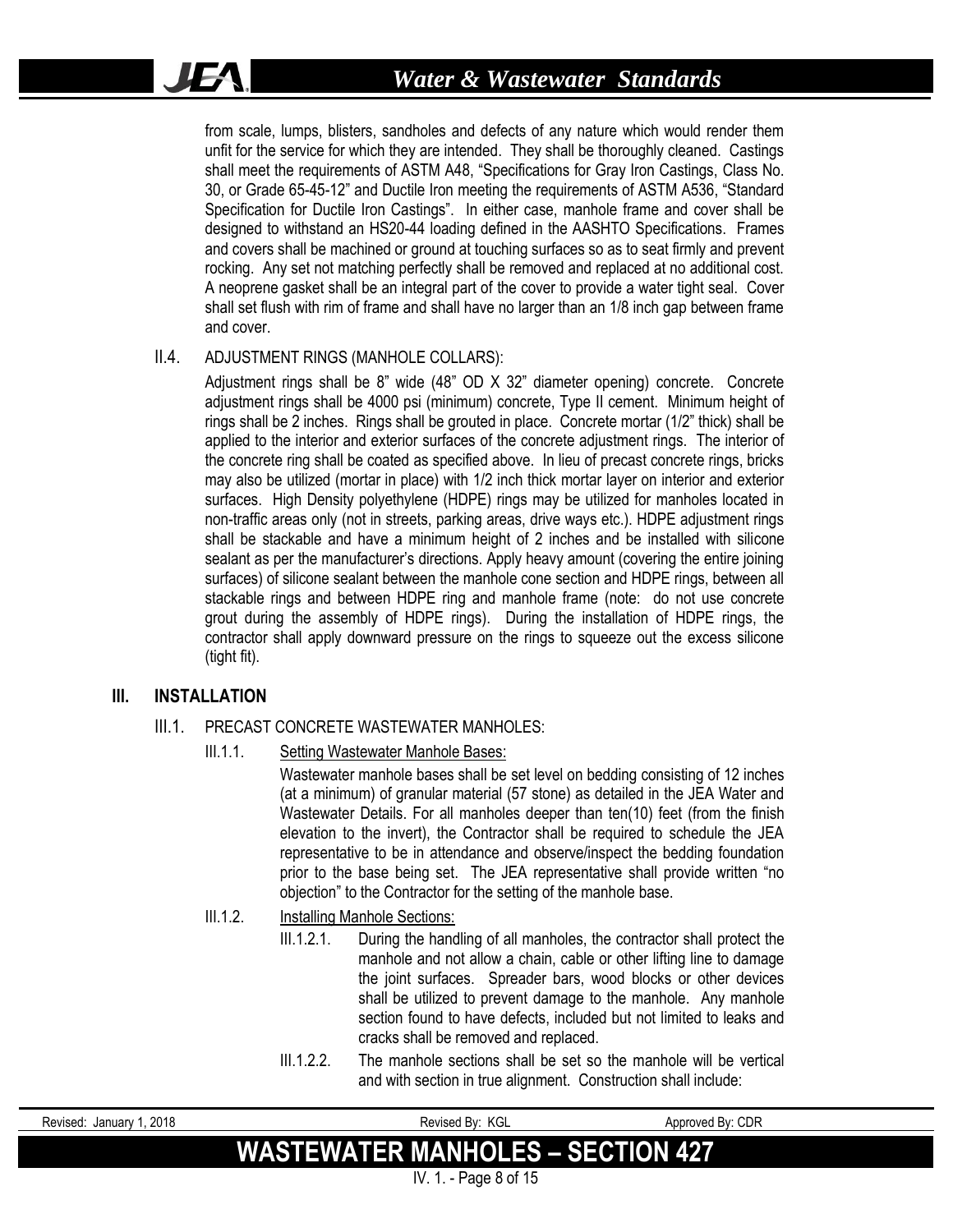- III.1.2.2.1. Cleaning all joint surfaces (remove all sand, oil, debris & other foreign items) and provide additional primer if recommended by the joint manufacturer.
- III.1.2.2.2. The joint sealant (Ram-Neck, ConSeal or other JEA approved joint sealant) and the manhole surfaces shall be dry during the installation period (shall not be installed if wet or during rain events).
- III.1.2.2.3. Joint sealant is applied to both the top & bottom joint surfaces (Double Ring Method). The joint sealant shall be installed continuously around all joints with the ends placed butt to butt (not overlapped & no open gaps between sealants).
- III.1.2.2.4. The excess joint sealant shall be trimmed flush to the inside surfaces of the manhole. Trim the outside surfaces if an exterior joint sealant/tape is applied.
- III.1.2.3. Apply a special primer and an "Exterior Joint Sealant Membrane" to the outside surfaces of all manhole joints/seams which are located below the top cone section. Apply the primer and joint membrane in accordance with the recommendations of the membrane manufacturer.
- III.1.2.4. Manholes with leaking joints (infiltration of ground water) will not be accepted by JEA. JEA will not accept leak repairs on new construction of manholes. The leaking manhole is to be removed and replaced.
- III.1.2.5. The gravity wastewater pipes and rubber boots shall be clean and lubricated during assembly to provide for a leak free connection at the manhole. To protect the inside surfaces of the rubber manhole boots, a non-shrink grout (not regular concrete) coated with bituminous waterproofing shall be applied to the void/open areas around the boot. All rubber boots observed to be leaking shall be removed and replaced by the Contractor prior to final acceptance by JEA. No repair shall be allowed. All cost for removal and replacement shall not be paid for separately but shall be merged with the associated item of work.

### III.1.3. Metallic Non-Shrink Mortar:

42

All holes in sections used for handling and the annular space between the wall and entering pipes shall be thoroughly plugged with non-shrinking mortar or grout applied and cured in strict conformance with the manufacturer's recommendations so that there will be zero leakage through openings and around pipes. The mortar shall be finished smooth and flush with the adjoining interior and exterior manhole wall surfaces. Provide interior and exterior coating as specified above.

#### III.1.4. Grade Adjustment:

For grade adjustment in setting the manhole frame concrete adjustment rings shall be used on top of manhole slabs and precast concrete manhole cones in accordance with the drawings.

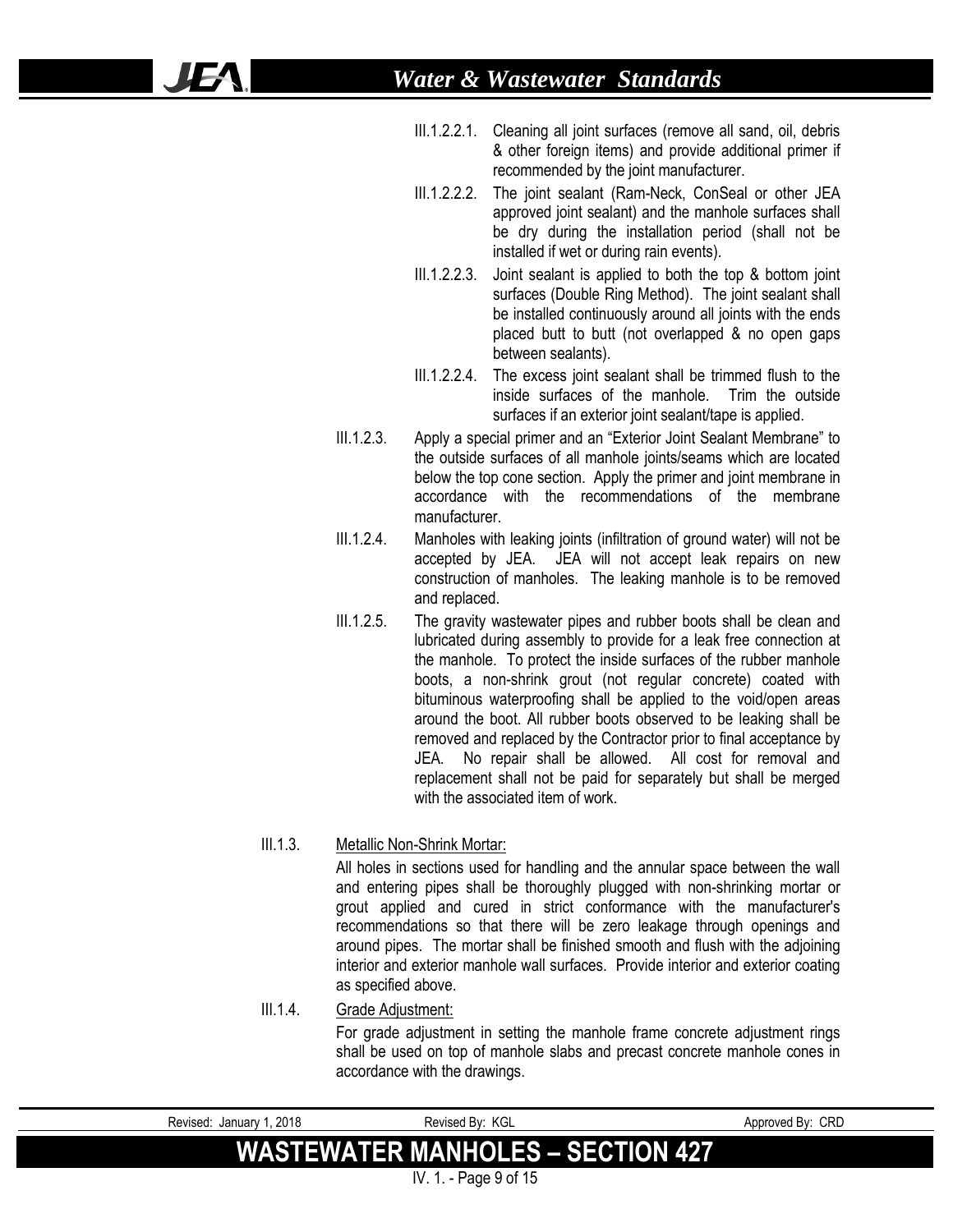#### III.1.5. Setting Wastewater Manhole Frames:

Wastewater manhole frames and covers shall be set to conform accurately to the finished ground or pavement surface as established by the Contract Drawings, unless otherwise directed by the Engineer. Frames on manhole cones shall be set concentric with the masonry and in a full bed of mortar so that the space between the top of the manhole and the bottom flanges of the frame shall be completely filled and made water tight. A ring of mortar at least 1 inch thick and pitched to shed water away from the frame shall be placed around the outside of the bottom flange. Mortar shall extend to the outer edge of the concrete adjustment rings and shall be finished smooth and flush with the top of the flange.

III.1.6. The neoprene gasket (T-Gasket seal on the underside of the manhole cover) on the new JEA manhole covers shall be protected from damage during the construction period. Should the gasket be damaged, it shall be repaired by the contractor in accordance with the cover manufacturer's recommendation. The condition of all neoprene gaskets shall be inspected for damage during the final inspection of the project. Damaged gaskets/covers will not be accepted by JEA.

#### III.2. FIBERGLASS WASTEWATER MANHOLES:

III.2.1. General:

IF A

Installation shall be in accordance with the JEA Standards, Details, and Materials Manual and manufacturer's recommendations.

III.2.2. Shipping And Handling:

The fiberglass wastewater manhole shall not be dropped or impacted. Fiberglass wastewater manhole may be lifted by inserting a 4" x 4" x 30" timber into the top of the manhole with cable attached or by a sling or "choker" connection around center of manhole. Use of chains or cables in contact with the manhole surface is prohibited.

#### III.2.3. Backfill:

#### III.2.3.1. Backfill Material:

Unless shown otherwise on drawings and approved by the Engineer, sand, crushed stone, or pea gravel shall be used for backfill around the manhole for a minimum distance of one foot from the outside surface and extending from the bottom of the excavation to the top of the reducer section. Suitable material chosen from the excavation may be used for the remainder of the backfill. The material chosen shall be free of large lumps or clods, which will not readily break down under compaction. This material will be subject to approval by the Engineer.

#### III.2.3.2. Backfill Procedure:

Backfill shall be placed in layers of not more than 12 loose inches and mechanically tamped to 95% Standard Proctor Density, unless otherwise approved by the Engineer. Flooding will not be permitted. Backfill shall be placed in such a manner as to prevent any wedging action against the fiberglass manhole structure.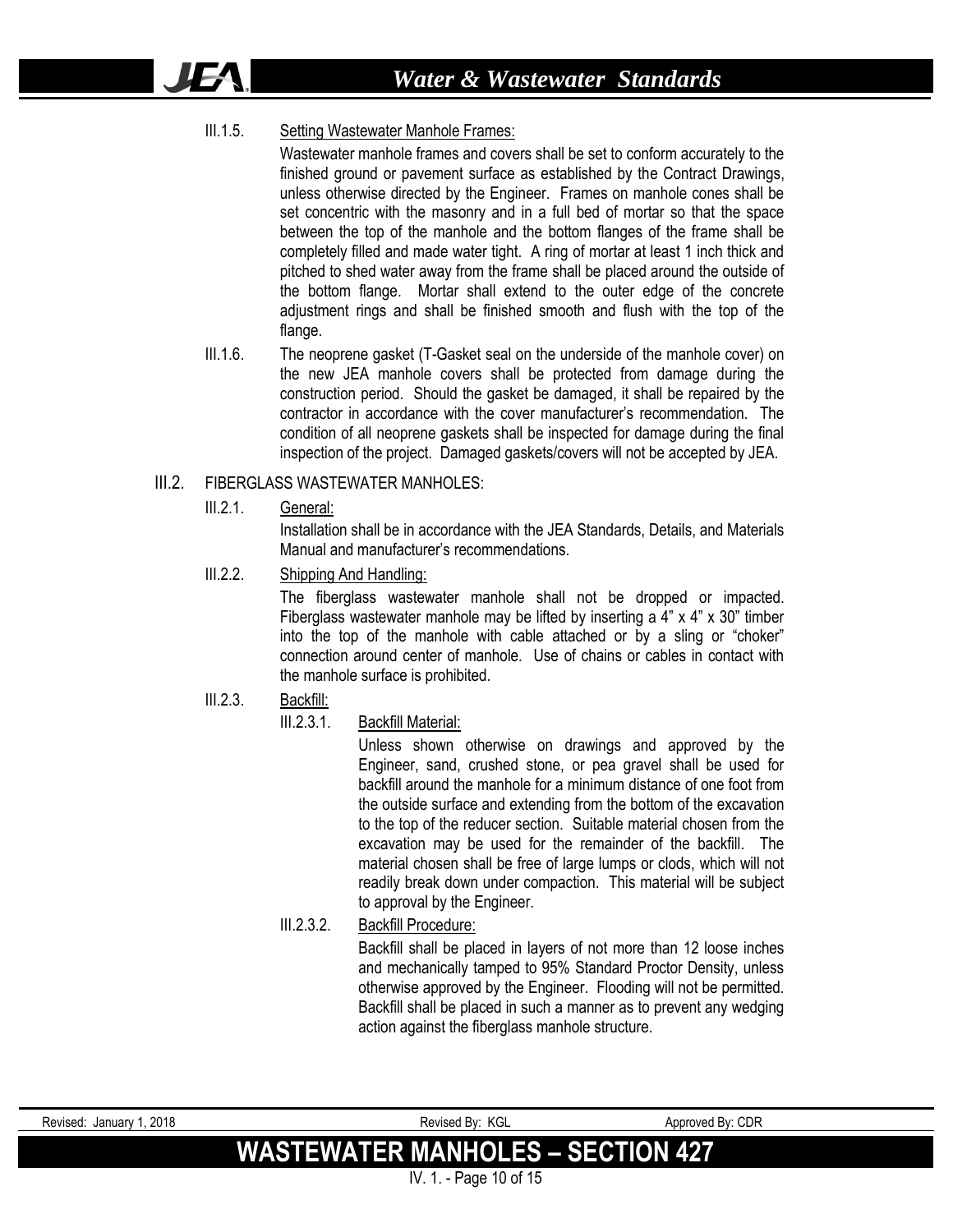III.2.4. Concrete:

ӀӺ

#### III.2.4.1. Fiberglass Bottom:

Concrete may be used to form bench area and invert. Concrete may also be used on top of anti-flotation ring and around reducer section as required for buoyancy.

III.2.4.2. Concrete Bottom:

Lower manhole into wet concrete until it rests at the proper elevation, with a minimum of 4 inches of fiberglass manhole inserted into the wet concrete below flow line, then move manhole to plumb. The concrete shall extend a minimum of one foot from the outside wall of the manhole and a minimum of 6 inches above incoming lines. On the inside, concrete shall form the bench and invert area and rise a minimum of 4 inches above incoming lines. If required by Engineer, concrete may be used around reducer section for buoyancy.

III.2.4.3. Repairs:

Any manhole repair is required to meet all requirements of this specification.

III.3. FLOW CHANNELS:

Flow channels in the manhole base shall be formed of Class "C" concrete, while the manhole is under construction. Flow channels shall be solid concrete or concrete with solid filler blocks. No rubble shall be allowed. Cut off pipes at inside face of the manhole and construct the invert to the shape and size of pipe indicated. All inverts shall follow the grade of the pipe entering the manhole. A change in direction of the wastewater and entering branch or branches shall be laid out in smooth curves of the longest possible radius which is tangent to the center lines of adjoining pipelines.

III.4. DROP INLETS:

Where shown on the drawings, drop inlets to the manhole shall be constructed as shown on the JEA Standard Details and specified herein.

#### III.5. CONNECTIONS TO EXISTING STRUCTURES:

III.5.1. Opening:

The Contractor shall core suitable openings using a coring machine, jigsaw or hole saw into the existing structure or remove the existing pipe to accommodate the pipelines as indicated on the Contract Drawings and as specified. The portion of each existing structure removed for new installation shall be confined to the smallest opening possible, consistent with the work to be done. Fiberglass manholes shall have the cut out in the wall equal to the outside diameter of pipe, plus ½ inch maximum. The connection to existing manhole shall comply with wastewater detail S-15

III.5.2. Repair – Concrete Structures:

After the pipe is installed the Contractor shall carefully close up the openings around the pipe, using non-shrink mortar and repair the existing structure invert, if necessary, in a manner satisfactory to the Engineer. If the existing structure has a specialty coating, repair that coating using coating manufacturer's product and installation requirements. See Chapter IV. 6. - Section 446 - "Specialty Coatings and Linings".

| Revised: January 1, 2018 | Revised Bv: KGL                          | Approved By: CRD |
|--------------------------|------------------------------------------|------------------|
|                          | <b>WASTEWATER MANHOLES - SECTION 427</b> |                  |
|                          | IV. 1. - Page 11 of 15                   |                  |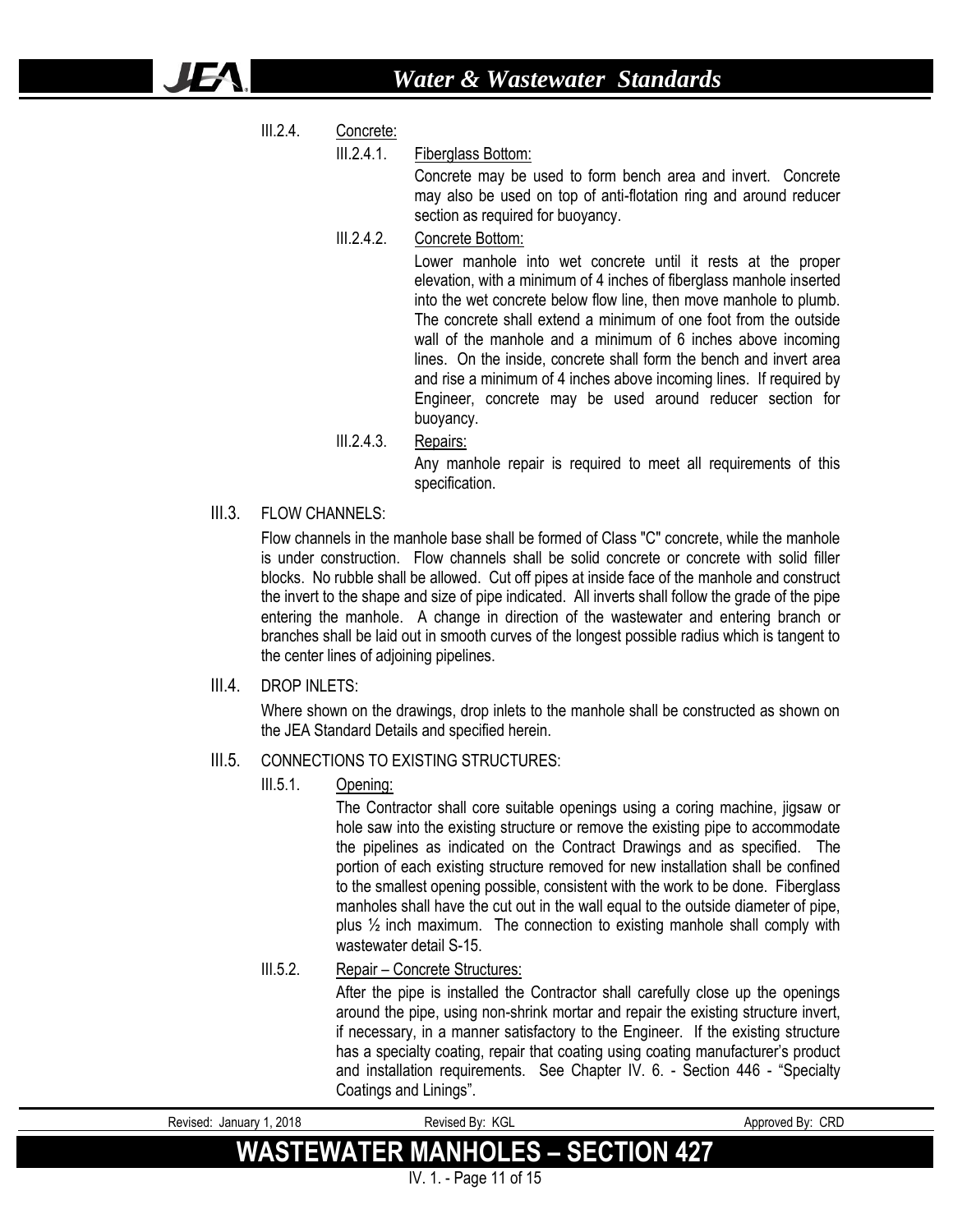#### III.5.3. Repair – Fiberglass Structures:

Grind the outside surface of the pipe and both the inside and the outside surfaces of the cutout in the structure wall. Apply a priming agent to any PVC pipe that might be used before fiberglass lay-up. Insert the pipe through the cutout in the wall. Apply fiberglass putty to the inside and the outside of the wall cutout, filling openings between pipe and cutout. Make a good radius for the fiberglass lay-up. After the putty has set up, fiberglass the pipe into place. Use one layer of woven roving sandwiched between two layers of fiberglass mat. Allow fiberglass to completely set up before backfilling. Manufacturer of structure shall be responsible for integrity of field glassing.

#### **IV. MANHOLE INSPECTION:**

**JFA** 

All manholes shall be inspected for leaks and any defects that may cause infiltration, or weaken the structural integrity. Before the final inspection, manholes shall be trimmed of any excess Ram-Nek joint sealant. Any voids in pre-cast manhole shall be filled with non-shrink grout and the grouted areas shall be thoroughly field coated (2 coats) with bituminous waterproofing excluding invert and bench, as required. The gasket on the manhole cover shall be inspected for cuts, tears, scraps and proper fit. If found damaged, the entire gasket seal shall be replaced in accordance with the manufacturer's recommendation, at contractors expense.

Contractor shall be required to televise the interior of each new and/or replacement manhole utilizing a pole mounted type camera. Televising of the manhole structures to occur when gravity wastewater mains are CCTV'd, and in the presence of JEA representative. Results shall be observed by the JEA representative on the CCTV color monitor used for viewing the associated wastewater main. Interior manhole structure to be televised shall be free of debris prior to inspection. Each manhole shall be identified on the DVD and report (both to be copied and delivered to JEA for review and its files) by manhole number and nearest address/intersection or by as-built station number/offset. Manhole to be televised shall require review of frame, cone, risers, joints, bench, flow channel, and each pipe connection.

#### **V. WASTEWATER MANHOLE ABANDONMENT AND REMOVAL**

#### V.1. WASTEWATER MANHOLE ABANDONMENT:

Wastewater manhole abandonment shall be in accordance with Chapter II. 2. - Section 407, 'Demolition and Abandonment'.

#### V.2. WASTEWATER MANHOLE REMOVAL:

Removal of existing manholes shall include the complete removal of said manholes where so noted on the contract drawings.

V.2.1. Removal Only:

Where no new structure is designated to replace the removed manhole, the void, left by the manhole removal shall be filled and compacted in accordance with Chapter II. 3. -Section 408- Excavation and Earthwork.

#### V.2.2. Remove And Construct:

Where a new structure is designated to replace an existing manhole, complete removal of the existing manhole shall be achieved so as to permit the construction of a new manhole at approximately the same location.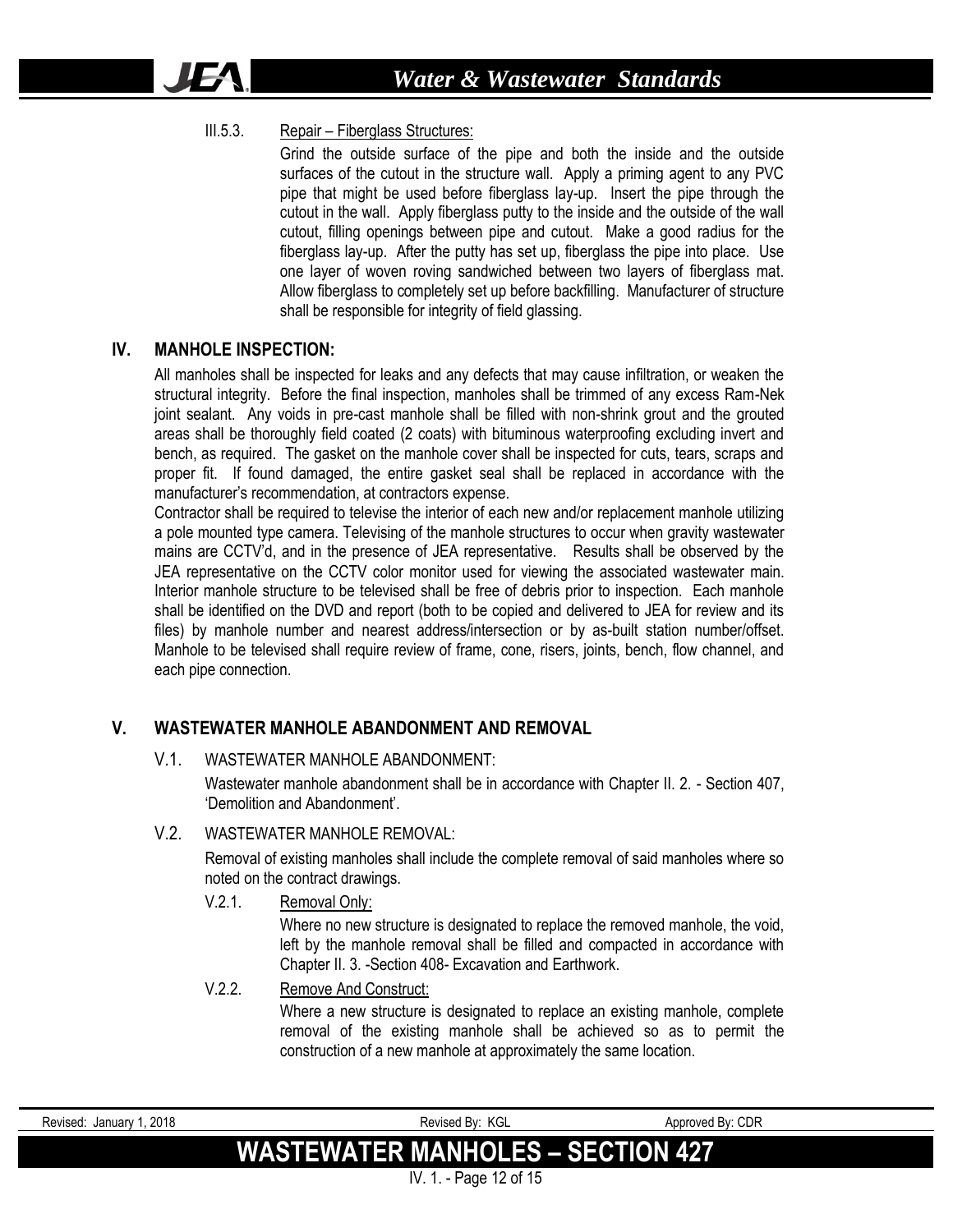# *Water & Wastewater Standards*

### V.2.3. Disposal Of Structure:

The existing manhole to be removed shall be removed from the site. The rubble shall be disposed of without damage to any of the new or existing facilities at the site. The debris shall be hauled to a disposal site to be designated or approved by the Engineer.

| Revised: January 1, 2018 | Revised By: KGL                          | Approved By: CRD |
|--------------------------|------------------------------------------|------------------|
|                          | <b>WASTEWATER MANHOLES - SECTION 427</b> |                  |
|                          | IV. 1. - Page 13 of 15                   |                  |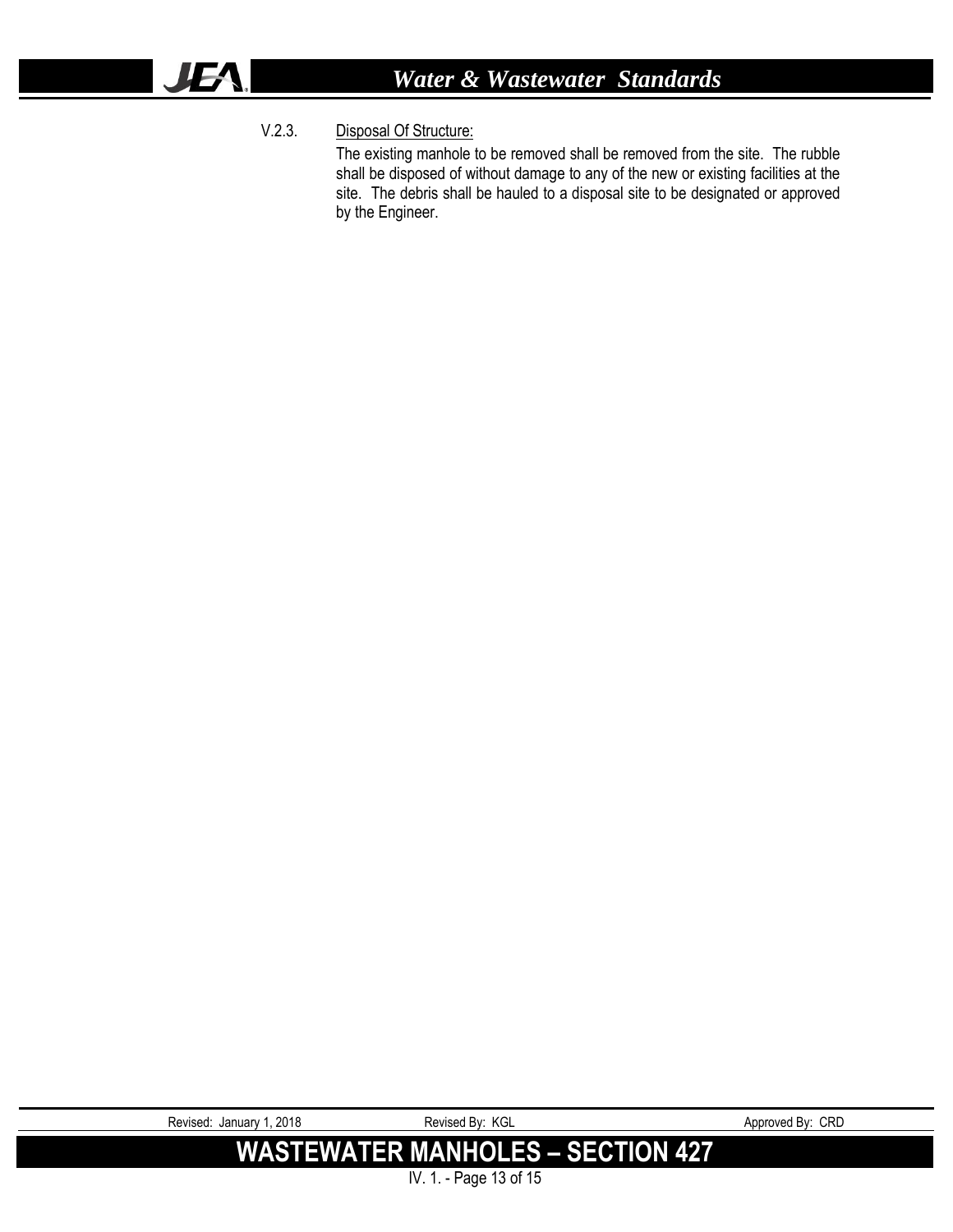## WASTEWATER MANHOLES

JEA Final Inspection Checklist

| STA:                                                                                                           |                                                                                                      |
|----------------------------------------------------------------------------------------------------------------|------------------------------------------------------------------------------------------------------|
| Check the following as applicable:                                                                             |                                                                                                      |
| Frame:                                                                                                         | At finished grade/below finish grade--<br>adjust per spec                                            |
| Manhole cover:                                                                                                 | JEA logo w/ neoprene gasket<br>Not JEA logo w/ neoprene gasket -<br>Provide lid per spec             |
| Manhole cover(gap between frame and<br>cover):                                                                 | Range of gap no larger than 1/8 inch<br>Range of gap larger than 1/8 inch -<br>Provide lid per spec. |
| Frame condition:                                                                                               | Good<br>Cracked/broken--provide replacement<br>Offset--needs resetting/regrouting                    |
| Adjustment rings grouted/sealed in<br>place:                                                                   | Yes<br>No--provide per spec                                                                          |
| Wall condition:                                                                                                | Good<br>Damaged/cracks/holes/leaking<br>joints--<br>see spec for resolution                          |
| 2 coats of bituminous waterproofing<br>from frame to base:                                                     | Yes<br>No, this is lined or fiberglass<br>No--provide per spec                                       |
| Inside drop assembly (JEA Plate S-4)--<br>Stainless steel brackets/bolts located<br>vertically at 4 feet max.: | Yes<br>No--provide per detail                                                                        |

IV. 1. - Page 14 of 15